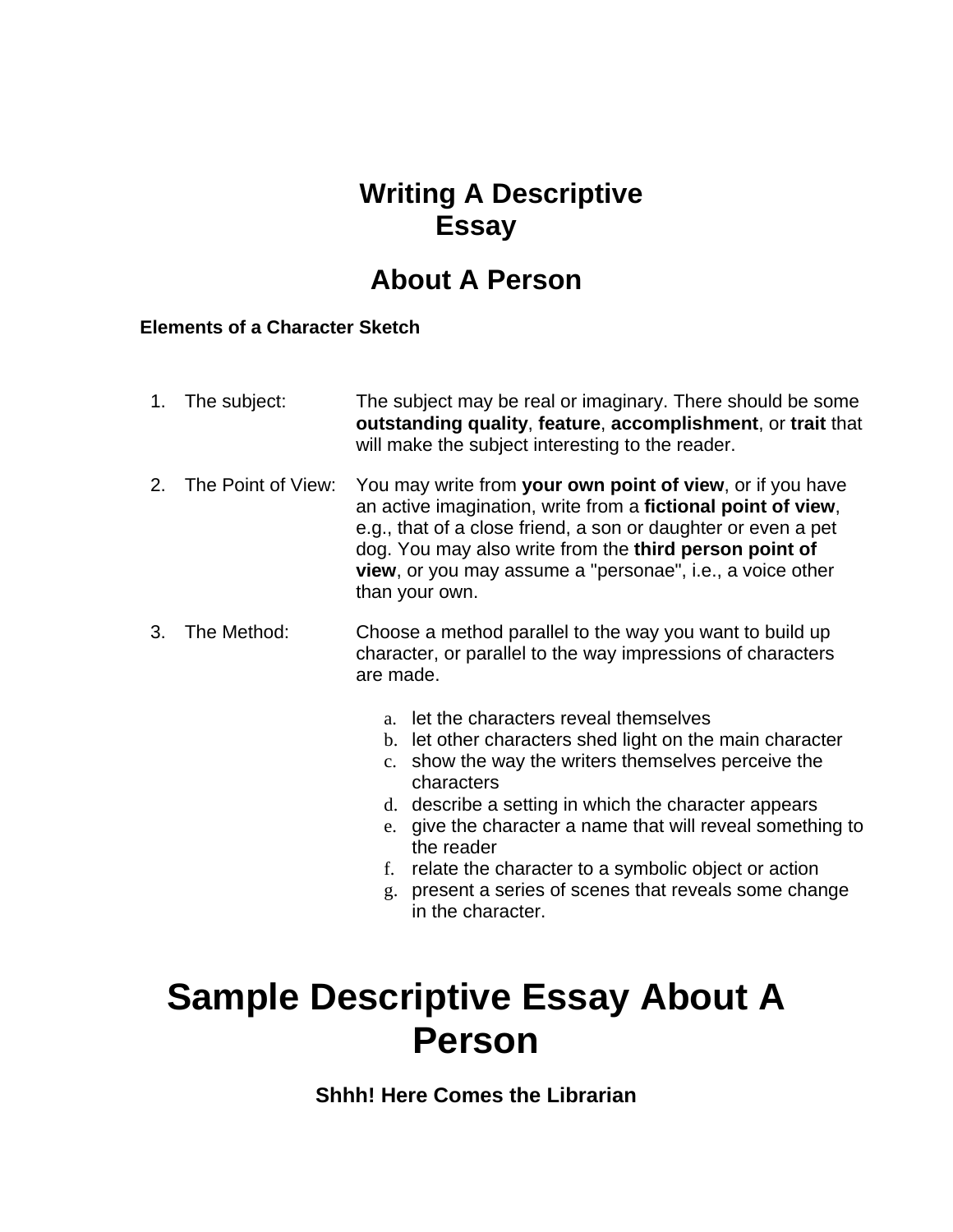Over the years that I knew her, I gained an uncommon respect for the librarian at our high school. In one word she could be described as "eccentric", but only because she refused to accept the stereotypical notion of what the term "librarian" had come to mean. The students thought she was just plain weird, but those who took the time to know her realized she was a person searching for a comfortable identity.

At first glance, she could indeed be a formidable figure to behold. Her hair was most often in disarray simply as a result of her compulsion to go everywhere in tenth speed. Not only was her gait a marvel, but her purpose was also a wonder. She always gave one the impression she had a mission, and, at that express moment, had been called forth to duty. When classes would commence, she would proudly stride off to her room, as if a group of novice missionaries awaited her divine intervention.

Her habit of dress, however, was not in the least missionary-like. In fact, the students used to kid her about getting a summer job as a highway flagman. The brighter the colors, the more she became entranced by their iridescence. As she flashed through the library, students became hushed as if a bolt of lightning had struck. In the morning, her emerald greens and hot pinks were eye-openers for the rest of us when she walked through the staff room door.

Characteristically, her first words were a singsongy "Good Morning!" whereupon everyone would look up waiting for the next outpouring. She had an unconscionable taste for polysyllabic words – the more syllables the better. She used them with such flair, they looked good on her; and we could only smile, nod and try to make a witty rejoinder. Too often, we would be unfamiliar with the words, so she would again march off to another venue with the assurance that she had stymied the lot of us.

Though she spoke precisely, as you might expect of one in her position, her voice was always at peak volume. A favourite response of the librarian's aide was, "You shrieked, madame?" In fact, students could audit her classes in the hallways, or on a clear day, even in the lunchroom.

Similarly, her other ways did not resemble those of a librarian. She was easily flustered – not at all cool and composed like some of her predecessors. One particular day nearing the Christmas holiday, a very well-established physics teacher on staff kissed her full on the lips in front of almost all her colleagues. She went into a rage and made it clear that another such liberty would be inexcusable. Later that day, some mischievous students, who had gained access to the crawl space above the library, lowered a rubber chicken into her office, suspended a rope decorated with mistletoe. By the end of the day, her patience was severely tried and so it was no surprise to any of us when she polkaed too exuberantly at the staff party and knocked over the Christmas tree. What would have been embarrassing for many others was often summarily dealt with by "The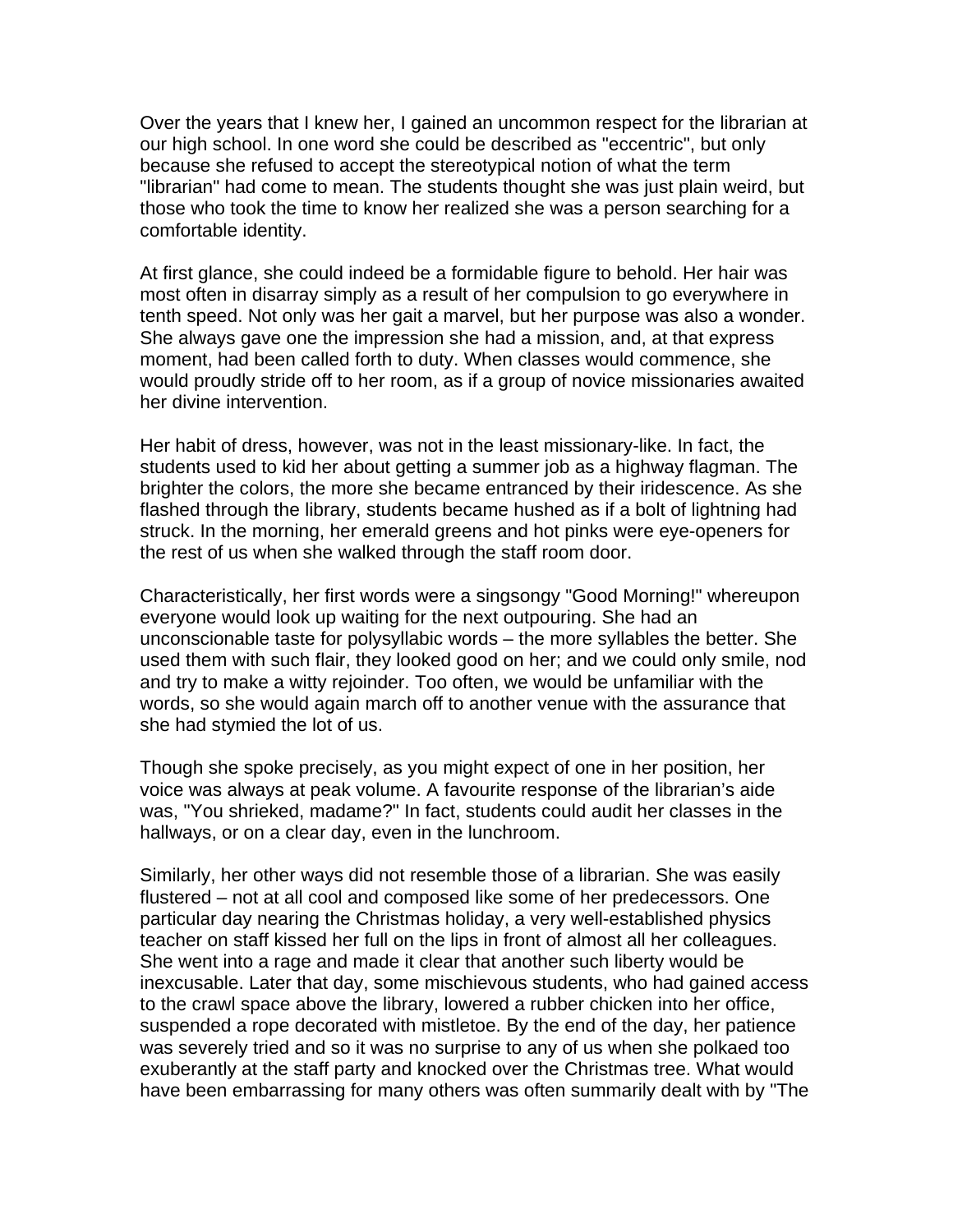Happy Booker," the pseudonym she was not unhappy to have bestowed upon her.

When our colorful librarian moved away to a new lifestyle, a chic hairdo and trendy clothes, we felt cheated when a very acceptable, but normal lady came to take her place. Who would wake us up every morning with the word for the day? Whose voice would be ringing through the halls even after the last bell had rung? Would she realize she had taken a part of us away with her? Most importantly, would she realize the legacy she left behind?

- 3. Deciding on a Method:
- a. Letting characters reveal themselves

i) their own actions, words, and thoughts may reveal the kind of persons they are

ii) the reader may be told quite specifically what minor characters are like. Then the writer describes the main character's reactions to other characters, and thus reveals much about the main character.

b) Letting other characters shed light on main character

i) they give the reader an idea of what the character is like by what they **say** to and about the main character as well as what they **think about** and how they **react** to the main character.

c) Showing the way the writers themselves perceive the characters

i) they may describe the appearance of the character

ii) they may make interpretive comments about the thoughts, words, actions, and reactions of the main character

iii) they may compare the main character with other characters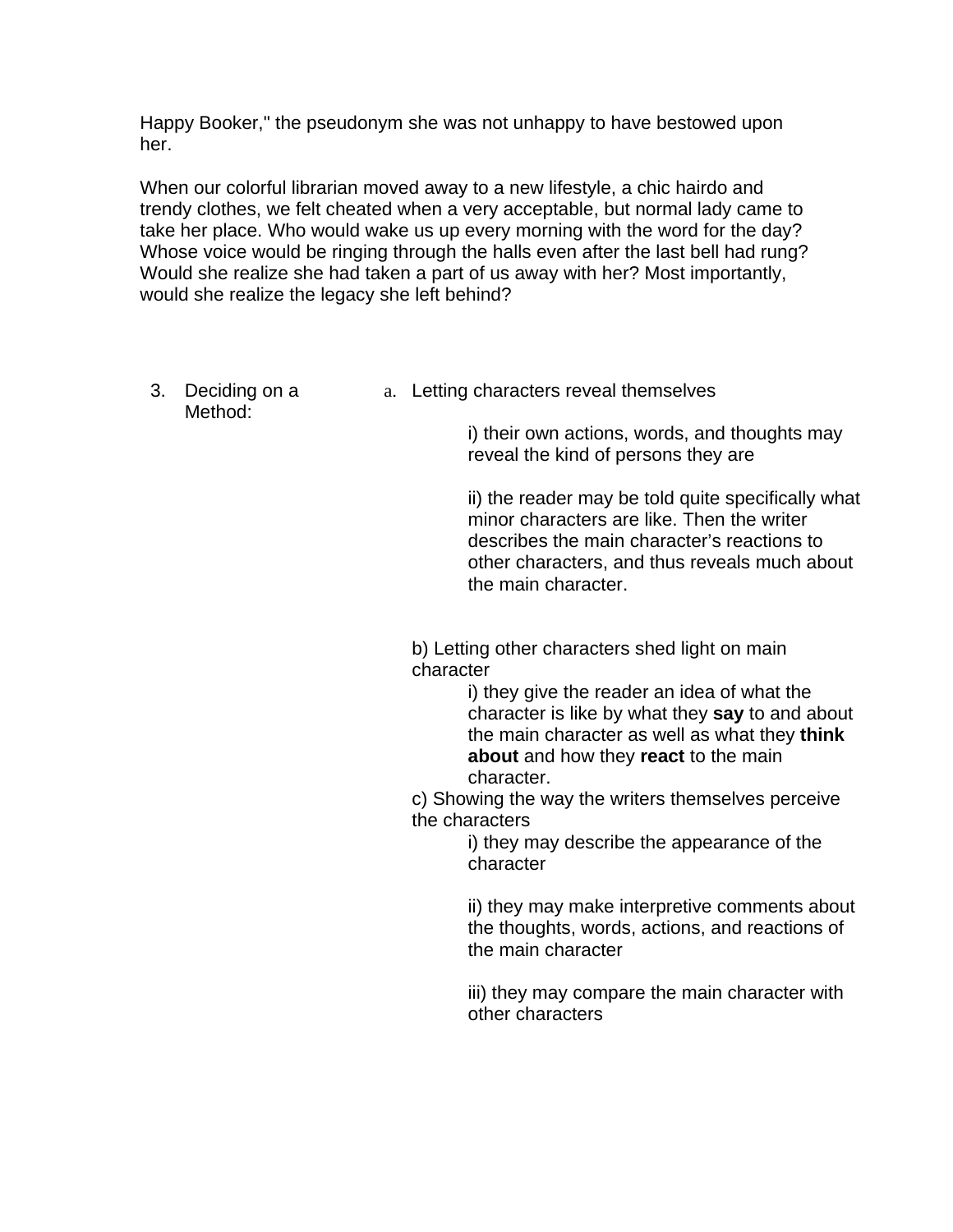### **Roughing Out Your Character Sketch**

1. Selecting a Subject: After you have chosen an interesting subject to write about, select a **dominant impression**, the important, meaningful and striking aspects.

> If your dominant impression is too blunt, restate it in a more subtle manner.

> > e.g., Blunt Statement:

The most outstanding aspect of Milton Foster's personality is his stinginess.

More Subtle Statement:

Milton Foster smiled happily as he realized that the homeroom teacher was not going to ask him for a contribution to the class Christmas fund after all. He felt the change in his pocket and thought how pleasant it was not to have to part with a penny.

- 2. Choosing a Point of View: A fictional point of view affords such advantages as:
	- a. it enables you to report details which an outside observer could not know.

e.g., A politician might make comments in front of her cat that she would not make in public!

- b. It enables you to include judgements, explanations, emotions, attitudes and reactions to the character.
- c. It enables you to experiment with a style completely